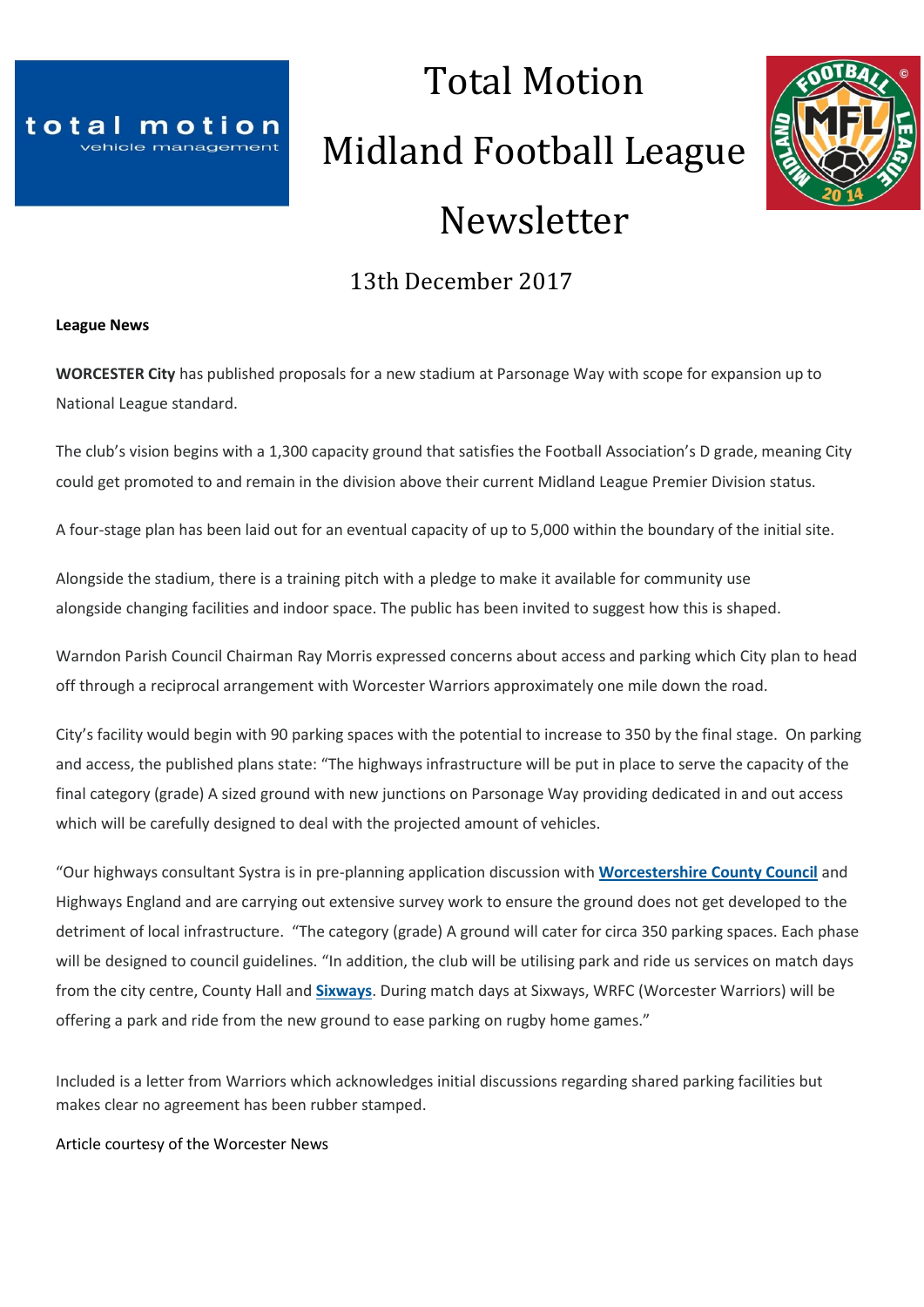#### **Review**

#### **Premier Division**

In the only game to survive the weather on Saturday, **Quorn** started life under new manager Carl Abbott with a 1-0 win over **Haughmond** at Farley Way, Ryan Seal with the only goal of the game.

| POS            |                                                     |  |  |  |                         | <b>PWDLFAGDPTS</b> |
|----------------|-----------------------------------------------------|--|--|--|-------------------------|--------------------|
| 1.             | <b>Sporting Khalsa</b>                              |  |  |  | 20126247222542          |                    |
| $\overline{2}$ | <b>Coleshill Town</b>                               |  |  |  | 1913 3 3 45 23 22 42    |                    |
| 3              | <b>Bromsgrove Sporting</b>                          |  |  |  | 18 13 2 3 41 19 22      | 41                 |
| 4              | <b>Worcester City</b>                               |  |  |  | 17104 3 44 19 25 34     |                    |
| 5              | <b>Coventry Sphinx</b>                              |  |  |  | 17103 4 35 24 11 33     |                    |
| 6              | <b>Coventry United</b>                              |  |  |  | 17 9 3 5 39 25 14       | 30                 |
| 7              | <b>Highgate United</b>                              |  |  |  | 16 9 3 4 27 19 8        | 30                 |
| 8              | <b>Shepshed Dynamo</b>                              |  |  |  | 17 8 3 6 41 26 15 27    |                    |
| 9              | <b>Heanor Town</b>                                  |  |  |  | 18 8 3 7 29 29 0        | 27                 |
|                | 10 AFC Wulfrunians                                  |  |  |  | 19 9 0 10 25 38 - 13 27 |                    |
|                | 11 Westfields                                       |  |  |  | 15 8 2 5 39 25 14       | 26                 |
| $12 \,$        | <b>Rugby Town</b>                                   |  |  |  | 17 7 4 6 26 21 5        | 25                 |
|                | 13 Loughborough University 18 7 3 8 27 32 -5 24     |  |  |  |                         |                    |
|                | 14 Stourport Swifts                                 |  |  |  | 16 7 2 7 31 36 -5 23    |                    |
|                | 15 Lye Town                                         |  |  |  | 19 5 6 8 18 25 -7 21    |                    |
|                | 16 Long Eaton United                                |  |  |  | 18 6 3 9 23 38 - 15 21  |                    |
|                | 17 Haughmond                                        |  |  |  | 19 3 4 12 23 38 - 15 13 |                    |
| 18             | Rocester                                            |  |  |  | 16 3 4 9 2642-16 13     |                    |
|                | 19 South Normanton Athletic 19 3 4 12 20 40 - 20 13 |  |  |  |                         |                    |
| 20             | <b>Boldmere St Michaels</b>                         |  |  |  | 17 3 3 11 24 46 -22 12  |                    |
|                | 21 <u>Quorn</u>                                     |  |  |  | 18 3 3 12 20 50 - 30 12 |                    |
|                | 22 Shawbury United                                  |  |  |  | 16 2 2 12 22 35 - 13 8  |                    |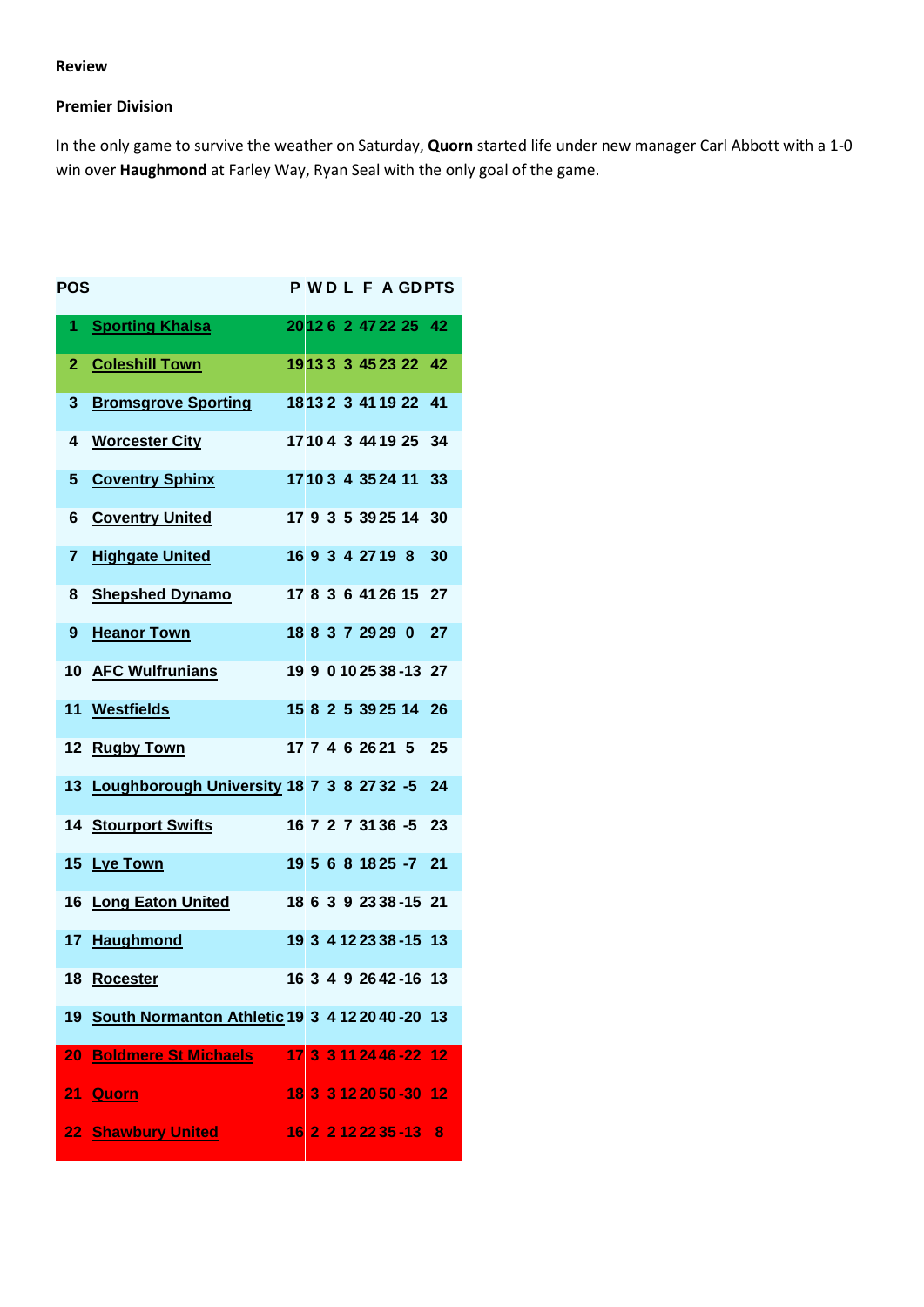Leicester Road maintain top position following a 2-0 win over Bolehall Swifts. In the game between 3<sup>rd</sup> and 4<sup>th</sup> at The New Manor Ground, it was **Ilkeston Town** who took the honours with a 3-2 win over **Walsall Wood**. The visitors twice held the lead, but a Montel Gibson double saw The Robins continue their fine winning run. **Hinckley AFC** beat **Nuneaton Griff** 2-1 in the local derby at The Pingles with the winner coming from Steve Hart 3 minutes into added time at the end of the game. **Littleton** were another side to get a last-minute winner, 2-1 at home **to Atherstone Town**.

| POS |                                              |  |  |  |                         | <b>PWDLFAGDPTS</b> |
|-----|----------------------------------------------|--|--|--|-------------------------|--------------------|
| 1   | <b>Leicester Road</b>                        |  |  |  | 21 15 3 3 46 23 23 48   |                    |
| 2   | <b>Ilkeston Town</b>                         |  |  |  | 21 14 3 4 53 22 31      | 45                 |
| 3   | <b>Studley</b>                               |  |  |  | 19134 2 3819 19         | 43                 |
| 4   | <b>Hinckley AFC</b>                          |  |  |  | 19132 4 6230 32         | 41                 |
| 5   | <b>Walsall Wood</b>                          |  |  |  | 17131 3 5815 43         | 40                 |
| 6   | <b>Atherstone Town</b>                       |  |  |  | 18123 3 49 24 25        | 39                 |
| 7   | <b>Racing Club Warwick 1610 3 3 38 20 18</b> |  |  |  |                         | 33                 |
| 8   | Littleton                                    |  |  |  | 18101 7 39 25 14        | 31                 |
| 9   | Coventry Copsewood 1910 1 8 33 35 -2         |  |  |  |                         | 31                 |
| 10  | <b>Heather St Johns</b>                      |  |  |  | 18 8 3 7 50 37 13       | 27                 |
| 11  | <b>Lichfield City</b>                        |  |  |  | 18 7 5 6 37 35 2        | 26                 |
|     | 12 Chelmsley Town                            |  |  |  | 20 7 2 11 27 47 - 20 23 |                    |
|     | 13 Paget Rangers                             |  |  |  | 19 6 4 9 31 40 -9       | 22                 |
|     | 14 Heath Hayes                               |  |  |  | 18 5 6 7 50 47 3        | 21                 |
|     | <b>15 Uttoxeter Town</b>                     |  |  |  | 22 6 3 13 36 52 - 16 21 |                    |
| 16  | <b>Bolehall Swifts</b>                       |  |  |  | 21 6 2 13 23 53 - 30 20 |                    |
|     | 17 Pershore Town                             |  |  |  | 20 5 4 11 31 43 -12 19  |                    |
|     | 18 Cadbury Athletic                          |  |  |  | 19 4 6 9 28 37 -9 18    |                    |
|     | 19 Stafford Town                             |  |  |  | 21 5 0 16 27 47 - 20 15 |                    |
|     | 20 Nuneaton Griff                            |  |  |  | 20 3 5 12 15 47 -32 14  |                    |
| 21  | <b>Brocton</b>                               |  |  |  | 17 3 4 10 23 37 - 14 13 |                    |
|     | <b>22 Coventry Alvis</b>                     |  |  |  | 21 3 1 17 11 70 - 59 10 |                    |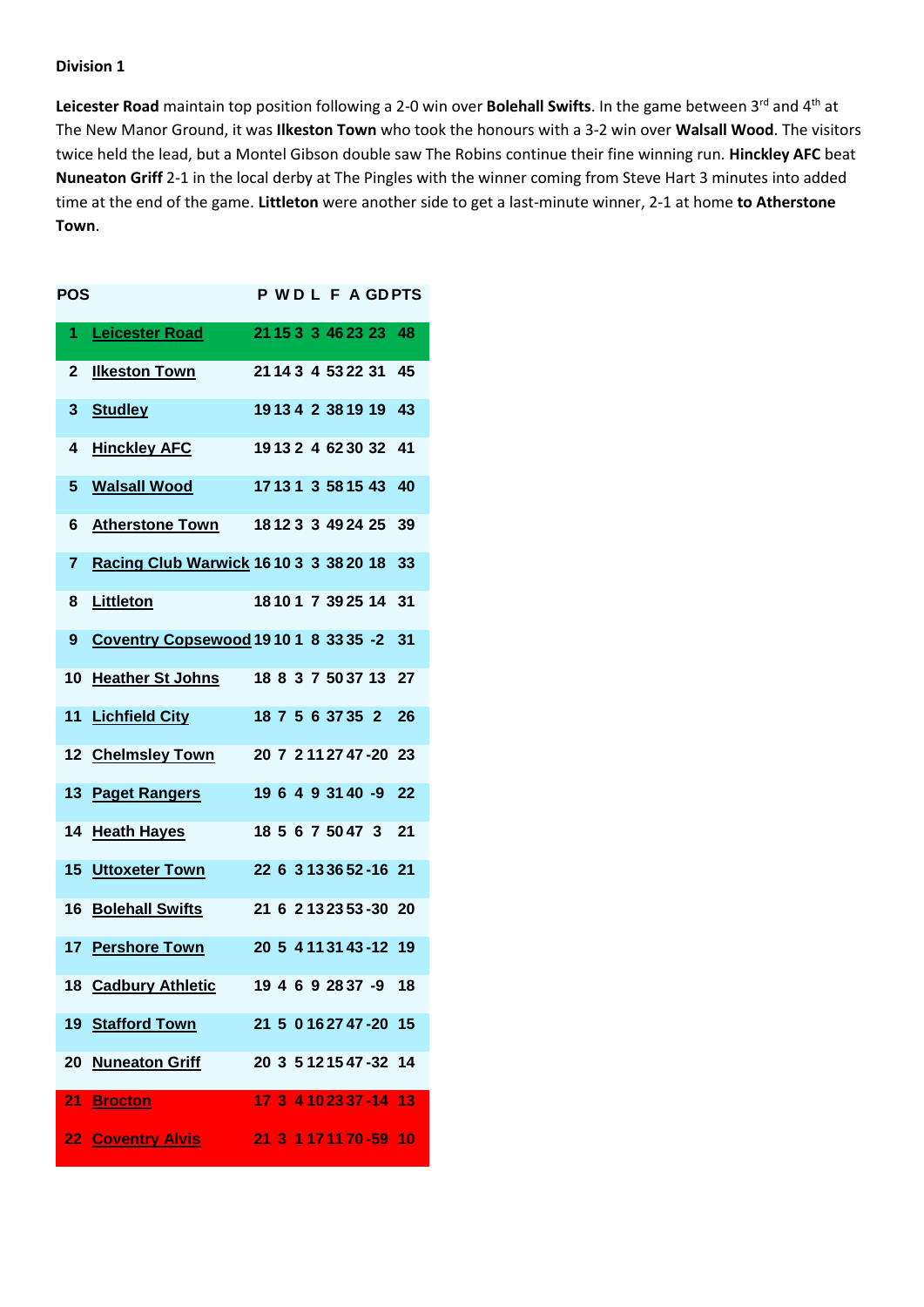# **All games postponed**

| <b>POS</b> |                                               |  |  |                  |                         | P WD L F A GDPTS |
|------------|-----------------------------------------------|--|--|------------------|-------------------------|------------------|
| 1          | <b>NKF Burbage</b>                            |  |  |                  | 13 10 2 1 34 14 20 32   |                  |
| 2          | <b>Montpellier</b>                            |  |  |                  | 15 9 2 4 43 22 21       | 29               |
| 3          | <b>Hampton</b>                                |  |  |                  | 14 9 2 3 30 24 6        | 29               |
| 4          | <u>Smithswood Firs</u>                        |  |  |                  | 10 7 1 2 30 14 16       | 22               |
| 5          | <b>Northfield Town</b>                        |  |  | 14 6 4 4 22 16 6 |                         | 22               |
| 6          | <b>Knowle</b>                                 |  |  | 14 7 1 6 30 26 4 |                         | 22               |
| 7          | Feckenham                                     |  |  |                  | 13 7 1 5 25 26 -1       | 22               |
| 8          | <b>Earlswood Town</b>                         |  |  |                  | 13 4 4 5 20 23 -3       | 16               |
| 9          | <b>Moors Academy</b>                          |  |  |                  | 10 3 4 3 16 22 -6       | 13               |
|            | 10 Fairfield Villa                            |  |  |                  | 13 3 3 7 20 28 -8       | 12               |
|            | 11 Coton Green                                |  |  | 10 2 5 3 17 16 1 |                         | 11               |
|            | 12 Redditch Borough                           |  |  |                  | 11 3 2 6 18 23 -5       | 11               |
|            | 13 Droitwich Spa                              |  |  |                  | 11 3 2 6 15 20 -5 11    |                  |
| 14         | <b>Bloxwich Town</b>                          |  |  |                  | 15 3 2 10 23 37 - 14 11 |                  |
| 15         | <b>Barnt Green Spartak 11 1 4 6 14 28 -14</b> |  |  |                  |                         | $\overline{7}$   |
| 16         | <b>Pelsall Villa</b>                          |  |  |                  | 11 0 5 6 11 29 - 18     | 5                |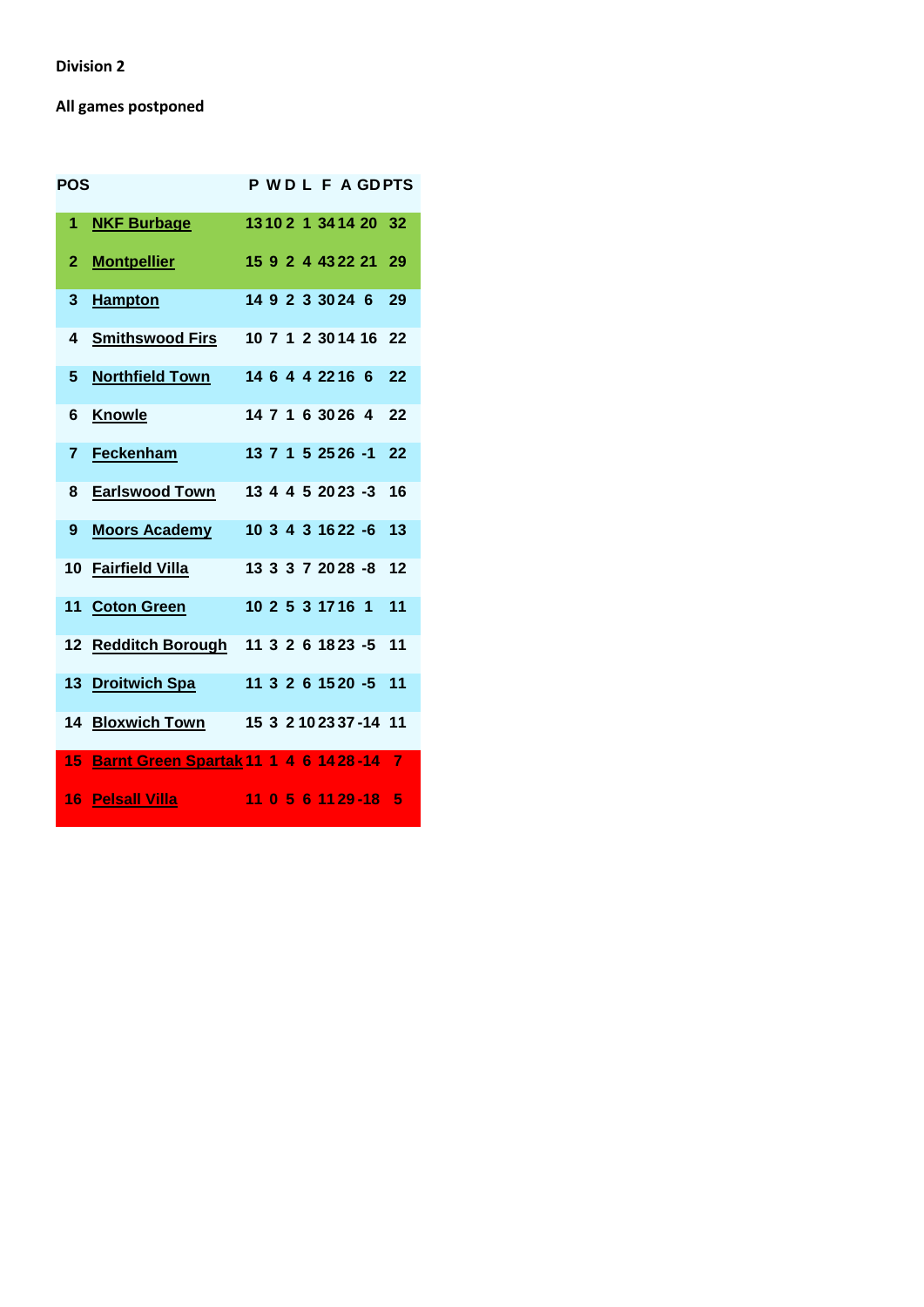# **All games postponed**

| <b>POS</b>   |                                                   |  |  |                  |                        | <b>PWDLFAGDPTS</b> |
|--------------|---------------------------------------------------|--|--|------------------|------------------------|--------------------|
| 1            | <b>GNP Sports</b>                                 |  |  |                  | 10100 0 45 9 36 30     |                    |
| $\mathbf{2}$ | <b>Bartestree</b>                                 |  |  |                  | 13 8 1 4 33 20 13 25   |                    |
| 3            | <b>Shipston Excelsior</b>                         |  |  |                  | 13 7 1 5 36 33 3       | -22                |
| 4            | <b>Alcester Town</b>                              |  |  |                  | 11 6 2 3 31 16 15 20   |                    |
| 5            | <b>AFC Solihull</b>                               |  |  |                  | 13 6 2 5 33 25 8       | 20                 |
| 6            | <b>FC Stratford</b>                               |  |  | 8 6 1 1 45 6 39  |                        | 19                 |
| 7            | Boldmere Sports & Social Falcons 11 6 0 5 23 21 2 |  |  |                  |                        | 18                 |
| 8            | <b>Central Ajax</b>                               |  |  | 8 4 4 0 17 10 7  |                        | 16                 |
| 9            | <b>Birmingham Tigers</b>                          |  |  | 10 5 1 4 25 25 0 |                        | 16                 |
|              | 10 CT Shush                                       |  |  |                  | 11 3 5 3 18 15 3       | 14                 |
|              | 11 Inkberrow                                      |  |  |                  | 10 3 3 4 27 21 6       | 12                 |
|              | 12 Coventrians                                    |  |  |                  | 11 3 2 6 22 27 -5 11   |                    |
|              | 13 Enville Athletic                               |  |  |                  | 12 2 4 6 13 23 - 10 10 |                    |
|              | 14 Continental Star                               |  |  |                  | 11 3 0 8 14 39 - 25 9  |                    |
|              | 15 Castle Vale Town                               |  |  |                  | 13 1 2 10 11 55 -44 5  |                    |
|              | 16 Leamington Hibernian                           |  |  |                  | 13 1 2 10 12 60 -48 5  |                    |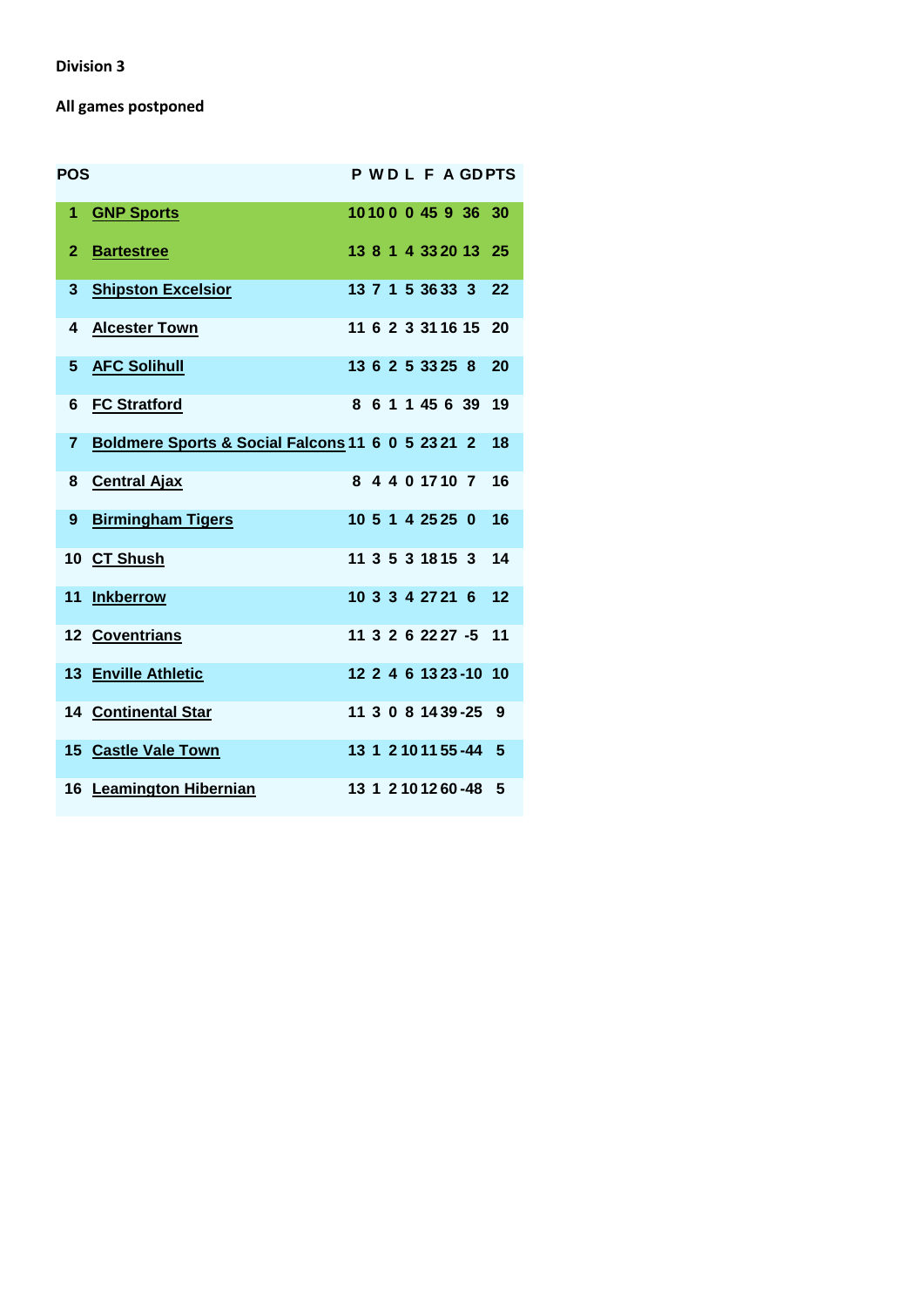**Polymac Packaging League Cup**

**Other Cups**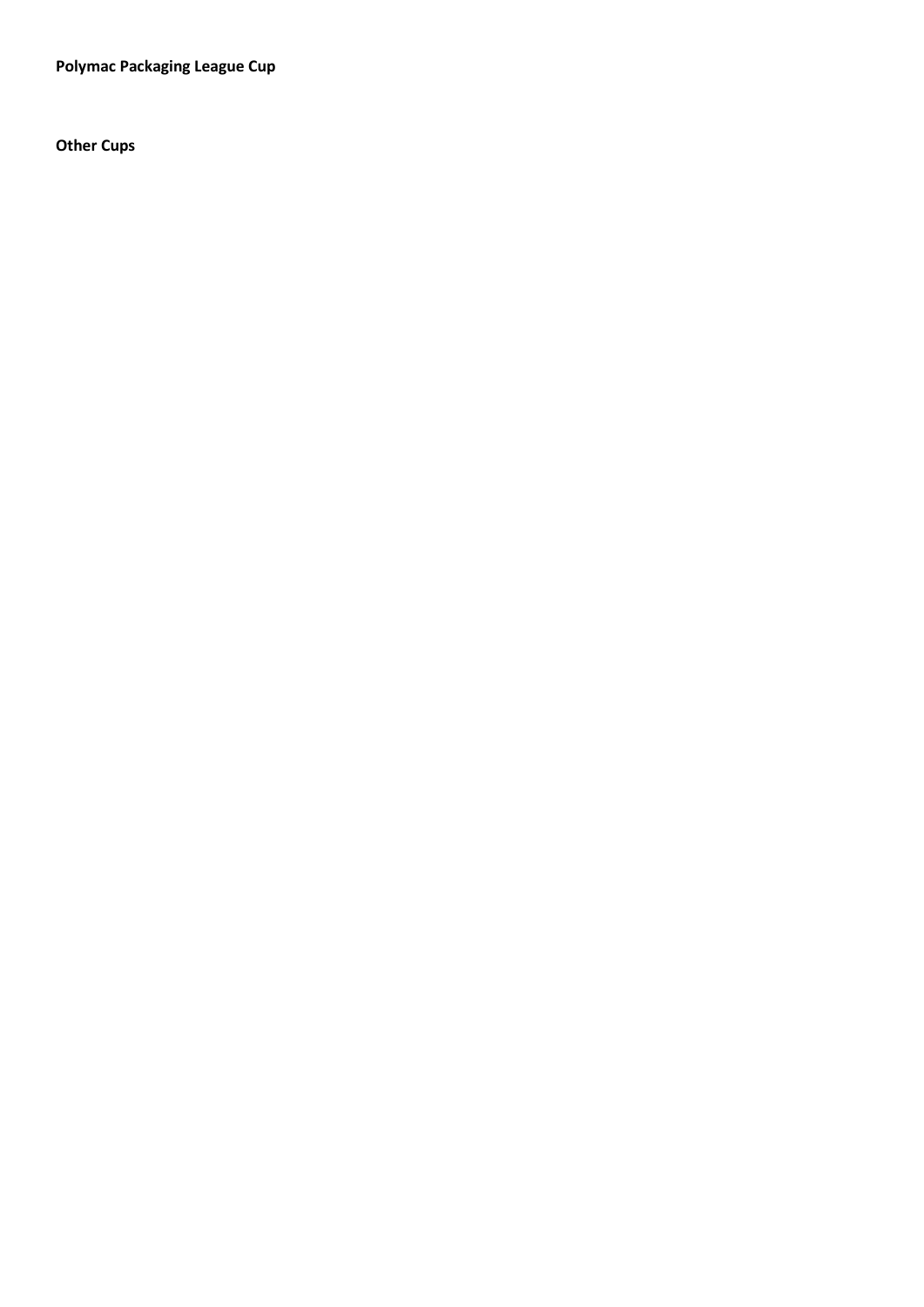#### **Reserves**

# **All games postponed**

| <b>POS</b>     |                                        |                |                |              |                 |                |                                | P W D L F A GD PTS |
|----------------|----------------------------------------|----------------|----------------|--------------|-----------------|----------------|--------------------------------|--------------------|
| 1              | <b>Alvechurch Reserves</b>             | $\mathsf{Q}$   | $\overline{7}$ | $\Omega$     | 2 2 3           | 9              | 14                             | 21                 |
| $\mathfrak{p}$ | <b>Gresley Reserves</b>                | $\overline{7}$ | 4              |              | 2 1 24 13 11    |                |                                | 14                 |
| 3              | <b>Nuneaton Griff Reserves</b>         | $\overline{7}$ | $\overline{4}$ |              | $1$ 2 12 14 -2  |                |                                | 13                 |
| 4              | <b>Coton Green Reserves</b>            | 5              | $\overline{4}$ |              | 0, 1, 12        | $\overline{5}$ | 7                              | 12                 |
| 5              | <b>Cadbury Athletic Reserves</b>       | 8              | 3              | $\Omega$     | 5 18 15         |                | 3                              | 9                  |
| 6              | <b>Bolehall Swifts Reserves</b>        | 6              | $\mathcal{P}$  | $\mathbf{1}$ | $3, 14, 21, -7$ |                |                                | $\overline{7}$     |
| $\overline{7}$ | <b>Knowle Reserves</b>                 | 6              | $\mathcal{P}$  |              | $0.4$ 7 12 -5   |                |                                | 6                  |
| 8              | <b>Bromsgrove Sporting</b><br>Reserves | 8              | 1              | $\mathbf{1}$ |                 |                | 6 7 17 -10                     | 4                  |
| 9              | <b>Lichfield City Reserves</b>         | 4              | $\Omega$       | 1            |                 |                | $3 \quad 4 \quad 15 \quad -11$ | 1                  |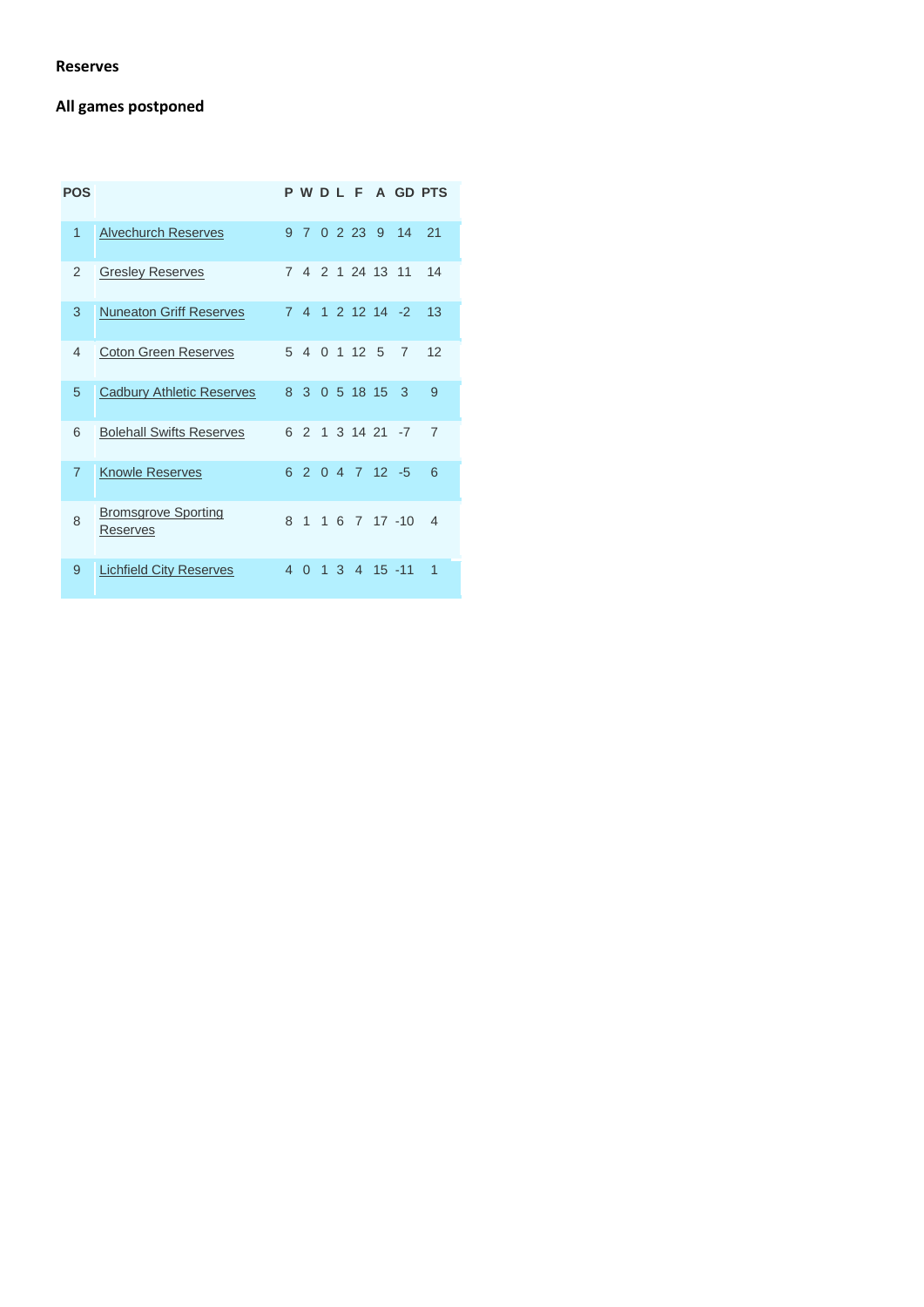#### **Under 21 Division**

# **UNDER 21 DIVISION EAST**

| <b>FCV Reds</b> |  | <b>Quorn</b> |
|-----------------|--|--------------|
|                 |  |              |

| <b>POS</b>     |                                     |    |          |  |                   |                       | P W D L F A GD PTS | <b>POS</b>     |                                             |  | P WDLF A GDPTS        |      |  |
|----------------|-------------------------------------|----|----------|--|-------------------|-----------------------|--------------------|----------------|---------------------------------------------|--|-----------------------|------|--|
| $\mathbf{1}$   | <b>Bedworth United U21</b>          |    |          |  |                   | 13 10 2 1 34 15 19 31 |                    | $*1$           | Worcester City U21                          |  | 139 2 2 51 15 36 29   |      |  |
| 2              | Tamworth U21                        |    |          |  |                   | 11 9 2 0 41 6 35      | 29                 | $\overline{2}$ | <b>Boldmere St</b><br>Michaels U21          |  | 148 2 4 4 5 2 8 17 26 |      |  |
| 3              | FCV Reds U21                        |    |          |  |                   | 13 7 2 4 35 22 13     | 23                 | $\overline{3}$ | Evesham United U21 126 3 3 28 15 13 21      |  |                       |      |  |
| 4              | Milton Keynes College U21           |    |          |  | 13 6 3 4 26 18 8  |                       | 21                 | 4              | Heath Hayes U21                             |  | 125 4 3 3 3 2 9 4     | 19   |  |
| 5              | <b>Coleshill Town U21</b>           |    |          |  | 12 5 4 3 26 18 8  |                       | 19                 | 5              | Rushall Olympic U21 116 0 5 20 20 0         |  |                       | 18   |  |
| 6              | <b>Coventry United U21</b>          |    |          |  |                   | 10 5 2 3 31 12 19     | 17                 | 6              | H.O.W. Academy<br>U <sub>21</sub>           |  | 145 2 7 29 32 -3 17   |      |  |
| $\overline{7}$ | Leicester Nirvana U21               |    |          |  | 13 5 2 6 22 31 -9 |                       | 17                 | $\overline{7}$ | <b>Wychall Wanderers</b><br>U <sub>21</sub> |  | 144 4 6 31 54 - 23 16 |      |  |
| 8              | <b>Aylestone Park U21</b>           |    |          |  | 13 5 1 7 26 29 -3 |                       | 16                 | 8              | Brocton U21                                 |  | 8 5 0 3 21 17 4       | - 15 |  |
| 9              | Quorn U21                           |    |          |  | 15 4 4 7 22 26 -4 |                       | 16                 | 9              | <b>Sutton Coldfield</b><br>Town U21         |  | 104 4 2 2 3 2 0 3     | 15   |  |
| 10             | Kettering Town U21                  |    |          |  |                   | 12 3 1 8 17 30 -13    | 10                 | 10             | Continental Star U21 114 2 5 27 28 -1 14    |  |                       |      |  |
| 11             | Atherstone Town U21                 |    |          |  |                   | 12 3 0 9 19 50 -31    | 9                  | 11             | Highgate United U21 113 1 7 22 35 - 13 10   |  |                       |      |  |
| 12             | AFC Rushden & Diamonds<br>Elite U21 | 11 | $\Omega$ |  |                   | 1 10 4 46 -42         | $\mathbf{1}$       | 12             | AFC Redditch U21                            |  | 123 182133-127        |      |  |
|                |                                     |    |          |  |                   |                       |                    | 13             | Droitwich Spa BG<br>U21                     |  | 121 381338-256        |      |  |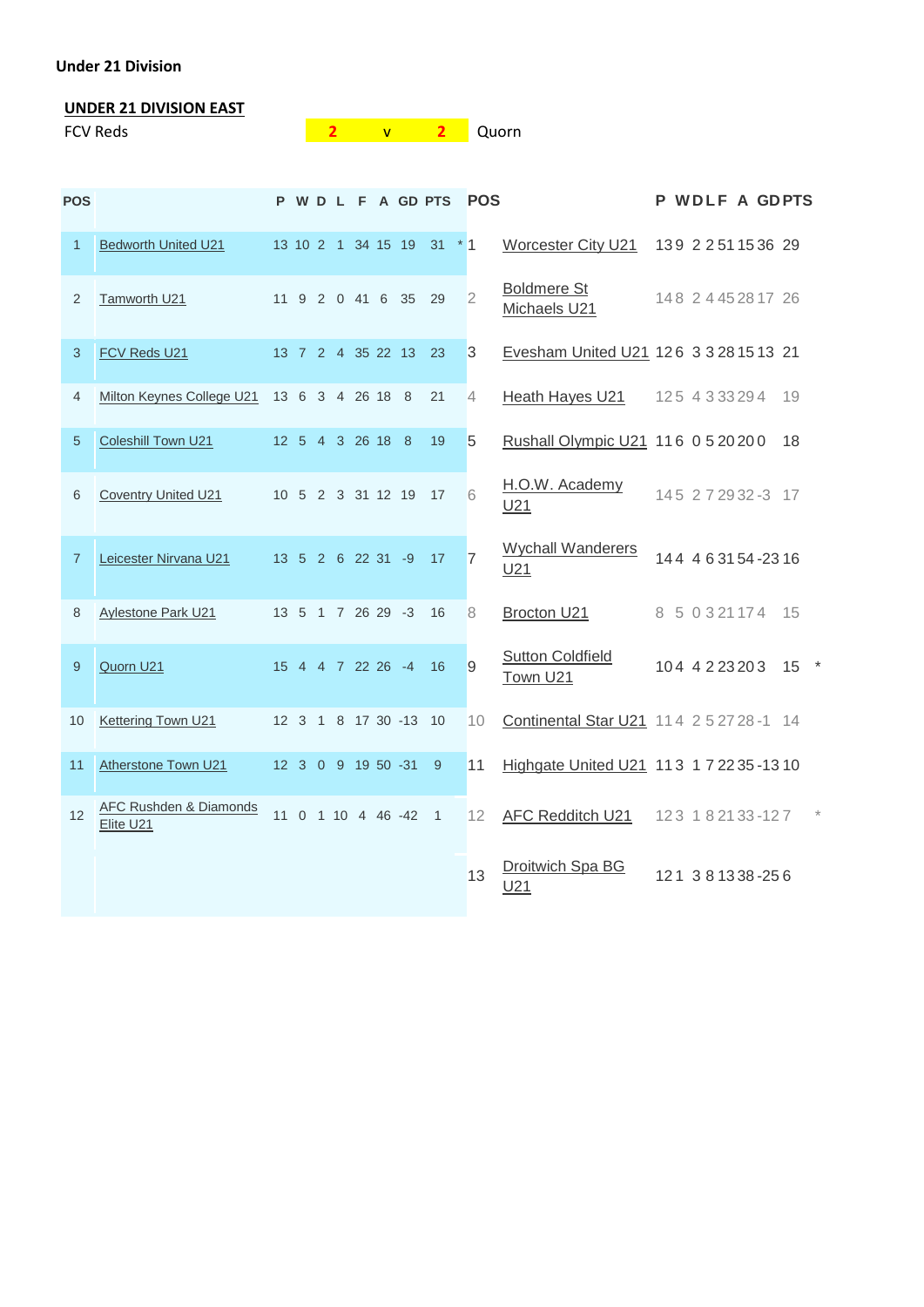#### **Leading scorers**

**Premier Division**

| <b>Marco Adaggio</b>         | <b>Highgate United</b>                  | 19 |
|------------------------------|-----------------------------------------|----|
| <b>Kyle Brady</b>            | <b>AFC Wulfrunians, Sporting Khalsa</b> | 17 |
| <b>Shay Brennan</b>          | <b>Shepshed Dynamo</b>                  | 17 |
| <b>Steve Hole</b>            | Haughmond                               | 16 |
| <b>Aaron Lloyd</b>           | <b>Stourport Swifts</b>                 | 16 |
| <b>David Meese</b>           | <b>Sporting Khalsa</b>                  | 16 |
| <b>Jordan Nadat</b>          | <b>Coleshill Town</b>                   | 16 |
| Lei Brown                    | <b>Highgate United</b>                  | 15 |
| <b>Ryan Harkin</b>           | <b>Coventry Sphinx</b>                  | 15 |
| <b>Ryan Nesbitt</b>          | <b>Boldmere St Michaels</b>             | 15 |
| <b>Dave Reynolds</b>         | <b>Worcester City</b>                   | 15 |
| <b>Elliott Reeves</b>        | <b>Heanor Town</b>                      | 14 |
| <b>Reuben Wiggins-Thomas</b> | <b>Rugby Town</b>                       | 14 |
| <b>Joe Boachie</b>           | <b>Loughborough University</b>          | 13 |
| <b>Jason Cowley</b>          | <b>Bromsgrove Sporting</b>              | 13 |
| David Kolodynski             | <b>Rugby Town</b>                       | 13 |
| <b>Martin Smyth</b>          | Rocester                                | 13 |
| <b>Robbie Bunn</b>           | <b>Bromsgrove Sporting</b>              | 12 |
| <b>Nick MacPherson</b>       | <b>Stourport Swifts</b>                 | 12 |
| <b>Dean Rathbone</b>         | <b>Coleshill Town</b>                   | 12 |
| <b>Liam Hurst</b>            | <b>Shepshed Dynamo</b>                  | 11 |
| <b>Mitch Piggon</b>          | <b>Coventry United</b>                  | 11 |
| <b>Lewis Rankin</b>          | <b>Coventry United</b>                  | 11 |
| <b>Craig Reid</b>            | <b>Coventry United</b>                  | 11 |
| <b>Jack Till</b>             | <b>Lye Town</b>                         | 11 |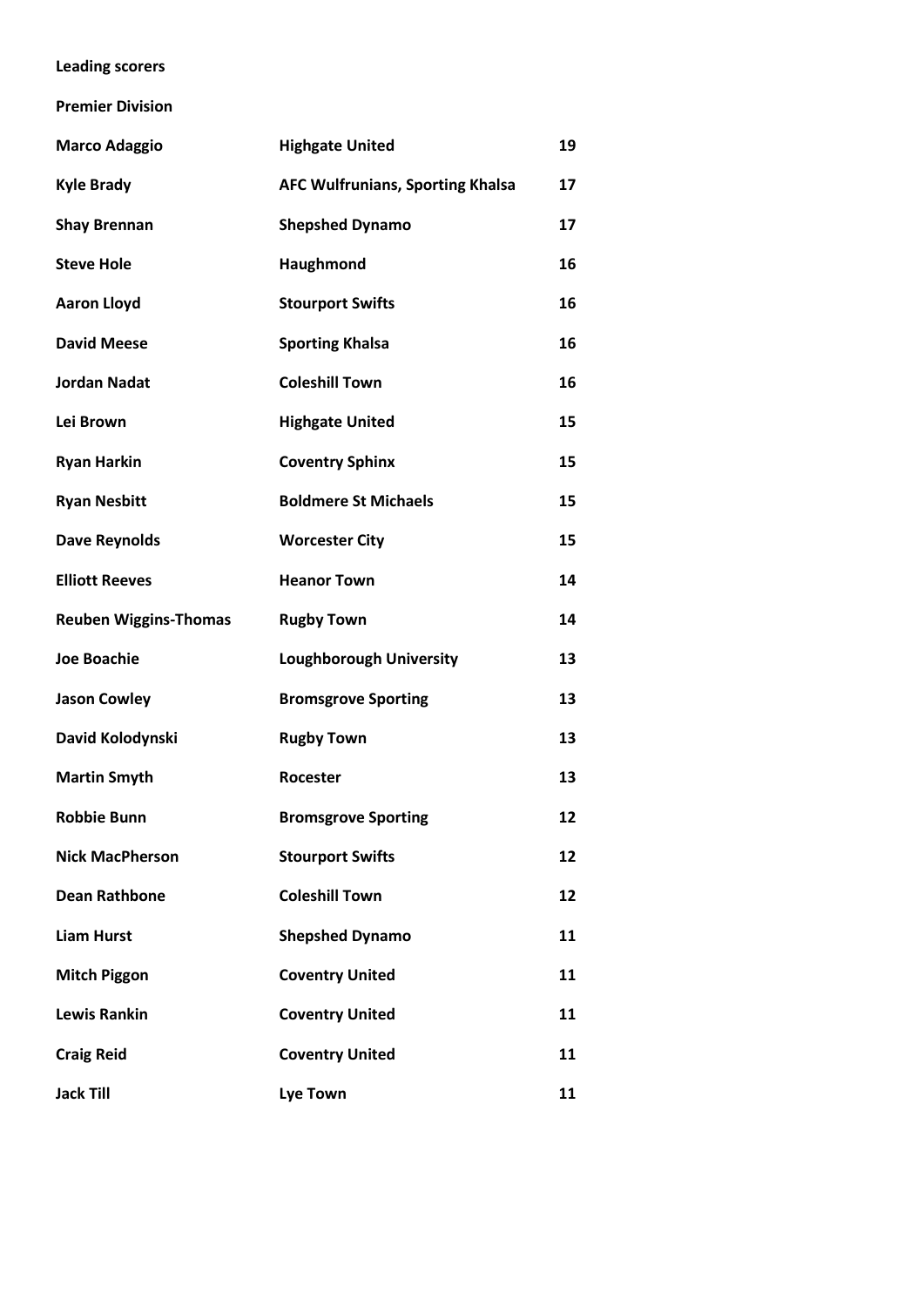| <b>Simeon Cobourne</b> | <b>Heather St Johns</b>                | 30 |
|------------------------|----------------------------------------|----|
| <b>Alex Naughton</b>   | <b>Atherstone Town</b>                 | 28 |
| <b>Daniel Carter</b>   | <b>Littleton</b>                       | 26 |
| <b>Paul Sullivan</b>   | <b>Walsall Wood</b>                    | 25 |
| <b>Regan Smith</b>     | <b>Heath Hayes</b>                     | 21 |
| <b>Steve Hart</b>      | <b>Hinckley AFC</b>                    | 20 |
| <b>Alex Marshall</b>   | <b>Ilkeston Town</b>                   | 17 |
| <b>Greg Downes</b>     | <b>Leicester Road</b>                  | 16 |
| <b>Tony Clarke</b>     | <b>Walsall Wood</b>                    | 15 |
| <b>George Bowerman</b> | <b>Hinckley AFC</b>                    | 14 |
| <b>Shane Benjamin</b>  | <b>Heather St Johns</b>                | 14 |
| <b>Daniel Carter</b>   | <b>Paget Rangers</b>                   | 13 |
| <b>Odane Barnes</b>    | <b>Cadbury Athletic</b>                | 12 |
| <b>Kyle Esplin</b>     | <b>Uttoxeter Town</b>                  | 12 |
| <b>Joe Hartshorne</b>  | <b>Brocton</b>                         | 12 |
| <b>Andy Nicol</b>      | <b>Studley</b>                         | 12 |
| Sam Agar               | Hinckley, Uttoxeter Town, Walsall Wood | 10 |
| <b>Joey Butlin</b>     | <b>Walsall Wood</b>                    | 10 |
| <b>Montel Gibson</b>   | <b>Ilkeston Town</b>                   | 10 |
| <b>Nuno Gomes</b>      | <b>Leicester Road</b>                  | 10 |
| <b>Dan Griffiths</b>   | <b>Lichfield City</b>                  | 10 |
| Sean Kavanagh          | <b>Racing Club Warwick</b>             | 10 |
| <b>Paul McMahon</b>    | <b>Brocton</b>                         | 10 |
| <b>Michael Wright</b>  | Pershore Town / Littleton              | 10 |
| <b>Dave Yonwin</b>     | <b>Heather St Johns</b>                | 10 |
| <b>Luke Cole</b>       | <b>Racing Club Warwick</b>             | 9  |
| <b>Montel Gibson</b>   | <b>Ilkeston Town</b>                   | 9  |
| <b>Matt Langham</b>    | <b>Leicester Road</b>                  | 9  |
| <b>Ryan Pace</b>       | <b>Coventry Alvis/Stafford Town</b>    | 9  |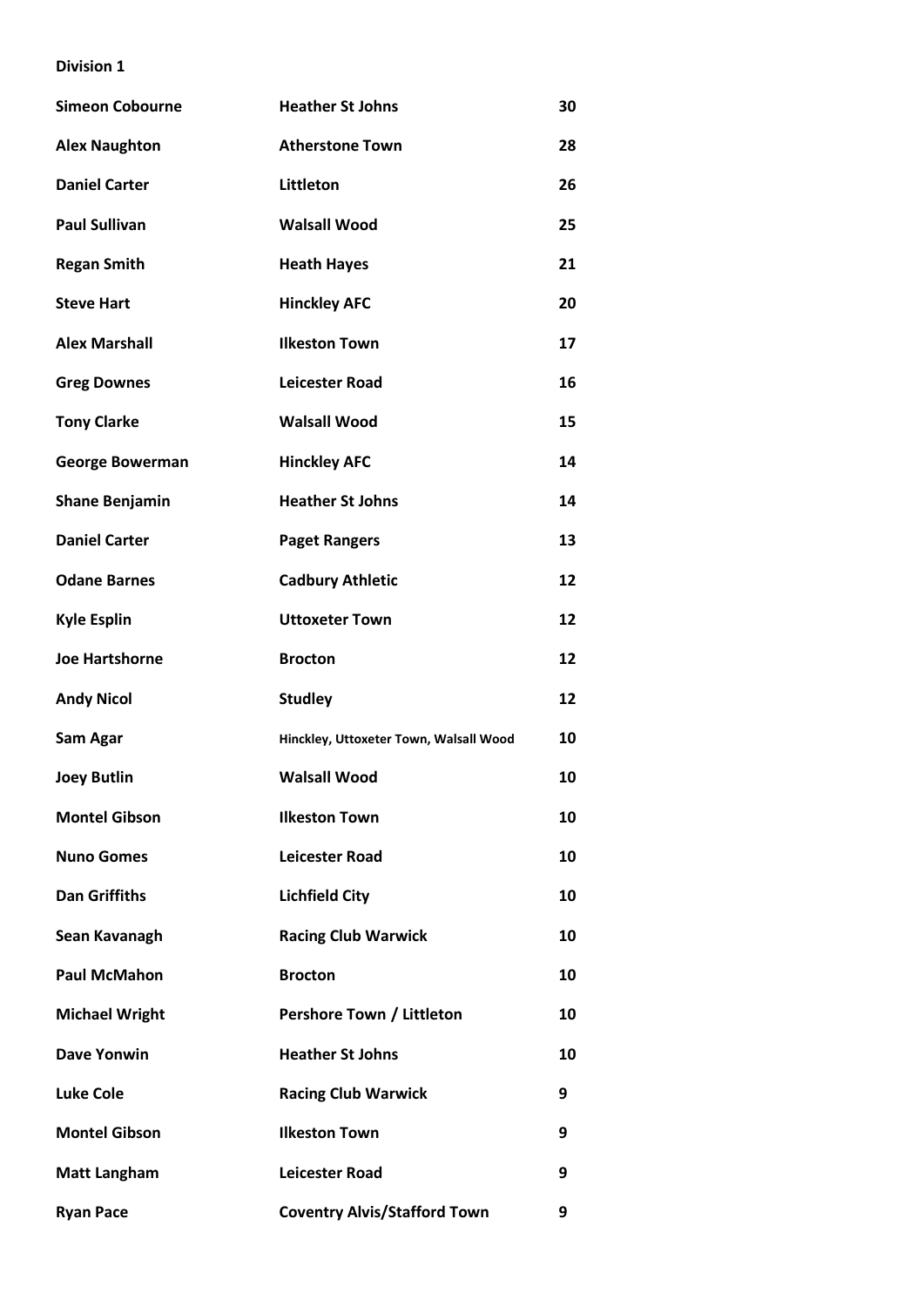| <b>Stuart Hendrie</b>     | <b>Montpellier</b>         | 20 |
|---------------------------|----------------------------|----|
| <b>Trea Bertie</b>        | <b>Smithswood Firs</b>     | 17 |
| <b>Martin Crawford</b>    | <b>Smithswood Firs</b>     | 16 |
| <b>Jess Adcock</b>        | <b>NKF Burbage</b>         | 15 |
| <b>Tom Smith</b>          | <b>NKF Burbage</b>         | 14 |
| <b>Steve Ruck</b>         | <b>Knowle</b>              | 13 |
| <b>Dominic Strevens</b>   | <b>Barnt Green Spartak</b> | 10 |
| <b>Ryan Walker</b>        | Hampton                    | 10 |
| <b>Callum Coyle</b>       | <b>Moors Academy</b>       | 9  |
| <b>Chris Lloyd</b>        | <b>Smithswood Firs</b>     | 9  |
| <b>Daniel Pitt</b>        | <b>Fairfield Villa</b>     | 9  |
| <b>Ashanti Price</b>      | <b>Moors Academy</b>       | 9  |
| <b>Nick Seabourne</b>     | <b>Droitwich Spa</b>       | 9  |
| <b>Alex Coultas</b>       | <b>NKF Burbage</b>         | 8  |
| <b>Adam Garmson</b>       | <b>Northfield Town</b>     | 8  |
| <b>Adam Goodby</b>        | <b>Coton Green</b>         | 8  |
| James Lemon               | <b>Droitwich Spa</b>       | 8  |
| <b>Sam Melia</b>          | <b>Bloxwich Town</b>       | 8  |
| <b>Daniel Murphy</b>      | Feckenham                  | 8  |
| <b>Ainsley Seivwright</b> | Hampton                    | 8  |
| <b>Cameron Seivwright</b> | Hampton                    | 8  |
| <b>Ryan Andrews</b>       | <b>Moors Academy</b>       | 7  |
| <b>Umit Eminoglu</b>      | Feckenham                  | 7  |
| <b>Andrew Millan</b>      | <b>Coton Green</b>         | 7  |
| <b>Cameron Moriarty</b>   | <b>Bloxwich Town</b>       | 7  |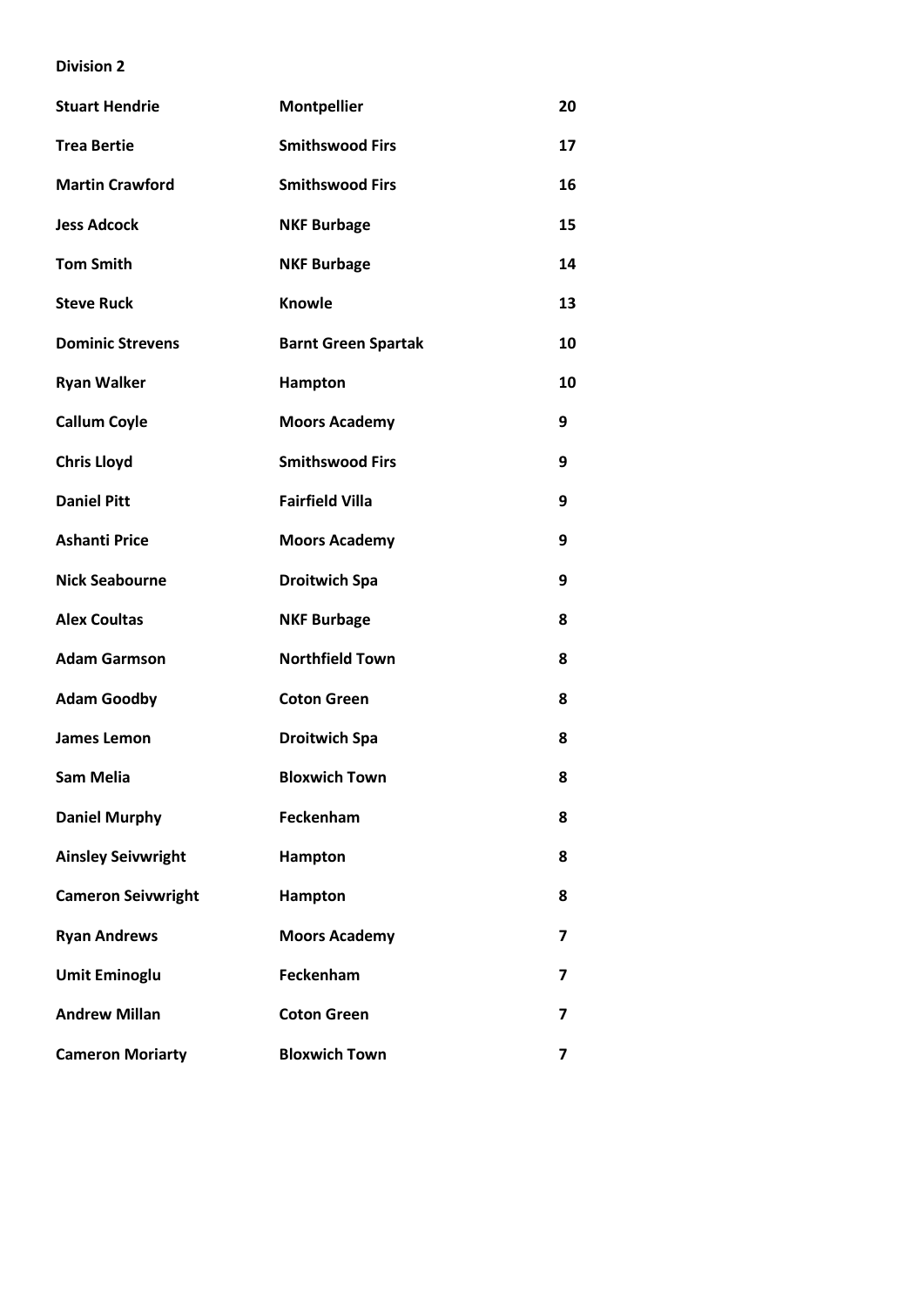| <b>Nathan Davies</b>      | <b>Inkberrow</b>                            | 18 |
|---------------------------|---------------------------------------------|----|
| <b>James Gifford</b>      | <b>FC Stratford</b>                         | 17 |
| <b>Reece Gibson</b>       | <b>Boldmere Sports &amp; Social Falcons</b> | 13 |
| <b>Jimmy Ward</b>         | <b>Alcester Town</b>                        | 13 |
| <b>Dylan Parker</b>       | <b>FC Stratford</b>                         | 12 |
| <b>James Drinkwater</b>   | <b>Shipston Excelsior</b>                   | 11 |
| <b>Louis Mann</b>         | <b>Bartestree</b>                           | 10 |
| <b>Tom Rawlings</b>       | <b>GNP Sports</b>                           | 10 |
| <b>Leigh Phillips</b>     | <b>GNP Sports</b>                           | 9  |
| <b>Younes Touaiti</b>     | <b>Birmingham Tigers</b>                    | 9  |
| <b>Charlie Cook</b>       | <b>GNP Sports</b>                           | 8  |
| <b>Ellis Kalach</b>       | <b>Alcester Town</b>                        | 8  |
| <b>Andy Matthews</b>      | <b>AFC Solihull</b>                         | 8  |
| <b>Marc Avery</b>         | <b>Bartestree</b>                           | 7  |
| <b>Abdullah Kenewa</b>    | <b>Birmingham Tigers</b>                    | 7  |
| <b>Daniel Stokes</b>      | <b>FC Stratford</b>                         | 7  |
| <b>Ashley Wilkes</b>      | <b>FC Stratford</b>                         | 7  |
| <b>William Beach</b>      | <b>Alcester Town</b>                        | 6  |
| <b>Lewis Chester</b>      | <b>Coventrians</b>                          | 6  |
| <b>James Clarke</b>       | <b>Boldmere Sports &amp; Social Falcons</b> | 6  |
| <b>Thomas Cuppleditch</b> | <b>Coventrians</b>                          | 6  |
| <b>Tyler Haddow</b>       | <b>Coventrians</b>                          | 6  |
| <b>Jake Harris</b>        | <b>Shipston Excelsior</b>                   | 6  |
| <b>Ben Hill</b>           | <b>FC Stratford</b>                         | 6  |
| <b>Ishak Ibisevic</b>     | <b>Birmingham Tigers</b>                    | 6  |
| <b>Matthew Lewis</b>      | <b>Boldmere Sports &amp; Social Falcons</b> | 6  |
| <b>Jake Montgomery</b>    | <b>Central Ajax</b>                         | 6  |
| <b>Tom Parnaby</b>        | <b>FC Stratford</b>                         | 6  |
| <b>Jack Shields</b>       | <b>AFC Solihull</b>                         | 6  |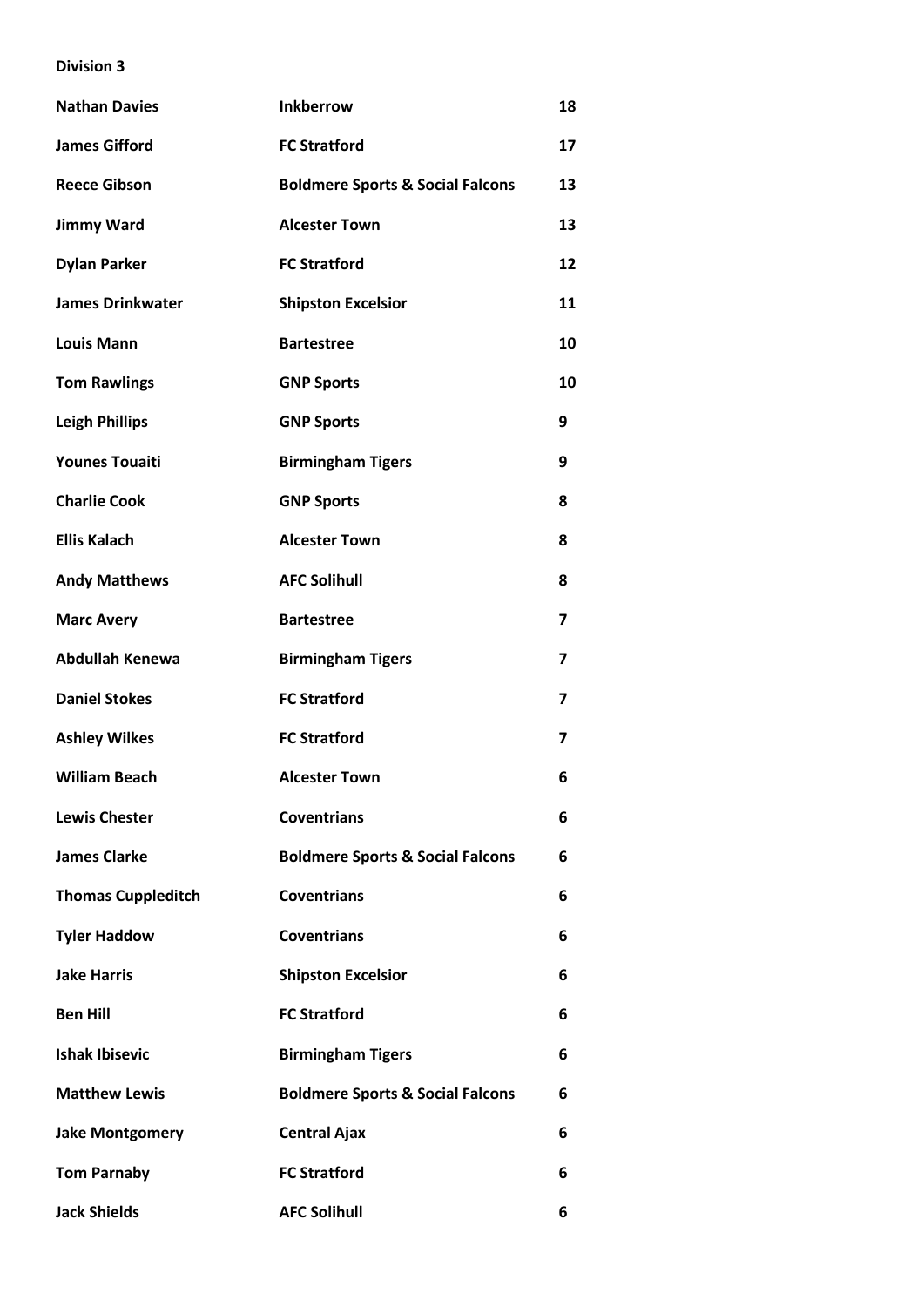#### **Reserves**

| <b>Dean Fisher</b>          | Alvechurch              | 13             |
|-----------------------------|-------------------------|----------------|
| <b>Kane Lee</b>             | Gresley                 | 11             |
| <b>Sam Hammerton</b>        | Gresley                 | 10             |
| <b>Liam Arrowsmith</b>      | <b>Coton Green</b>      | 8              |
| <b>Ethan Hanks</b>          | Alvechurch              | $\overline{ }$ |
| <b>Josh Dutton</b>          | Gresley                 | 6              |
| <b>Chris Hughes-Tranter</b> | <b>Cadbury Athletic</b> | 6              |
| <b>Jarrell Hylton</b>       | <b>Cadbury Athletic</b> | 6              |
| <b>Chad Barrett</b>         | <b>Cadbury Athletic</b> | 5              |
| <b>McKlane Durdey</b>       | Gresley                 | 5              |
| <b>Daniel Lawrence</b>      | <b>Alvechurch</b>       | 5              |
| <b>Chanda Mulenga</b>       | <b>Nuneaton Griff</b>   | 5              |
| <b>Elliot Nash</b>          | Alvechurch              | 5              |
| <b>Lewis Brade</b>          | Alvechurch              | 4              |
| <b>Zakim Evans</b>          | Gresley                 | 4              |
| <b>Harry Landsowne</b>      | Gresley                 | 4              |
| <b>Ryan Lloyd</b>           | <b>Bolehall Swifts</b>  | 4              |
| <b>Corey Virgo-Broom</b>    | Alvechurch              | 4              |
| <b>Liam Wickett</b>         | <b>Bolehall Swifts</b>  | 4              |
| <b>Marco Wilson</b>         | Gresley                 | 4              |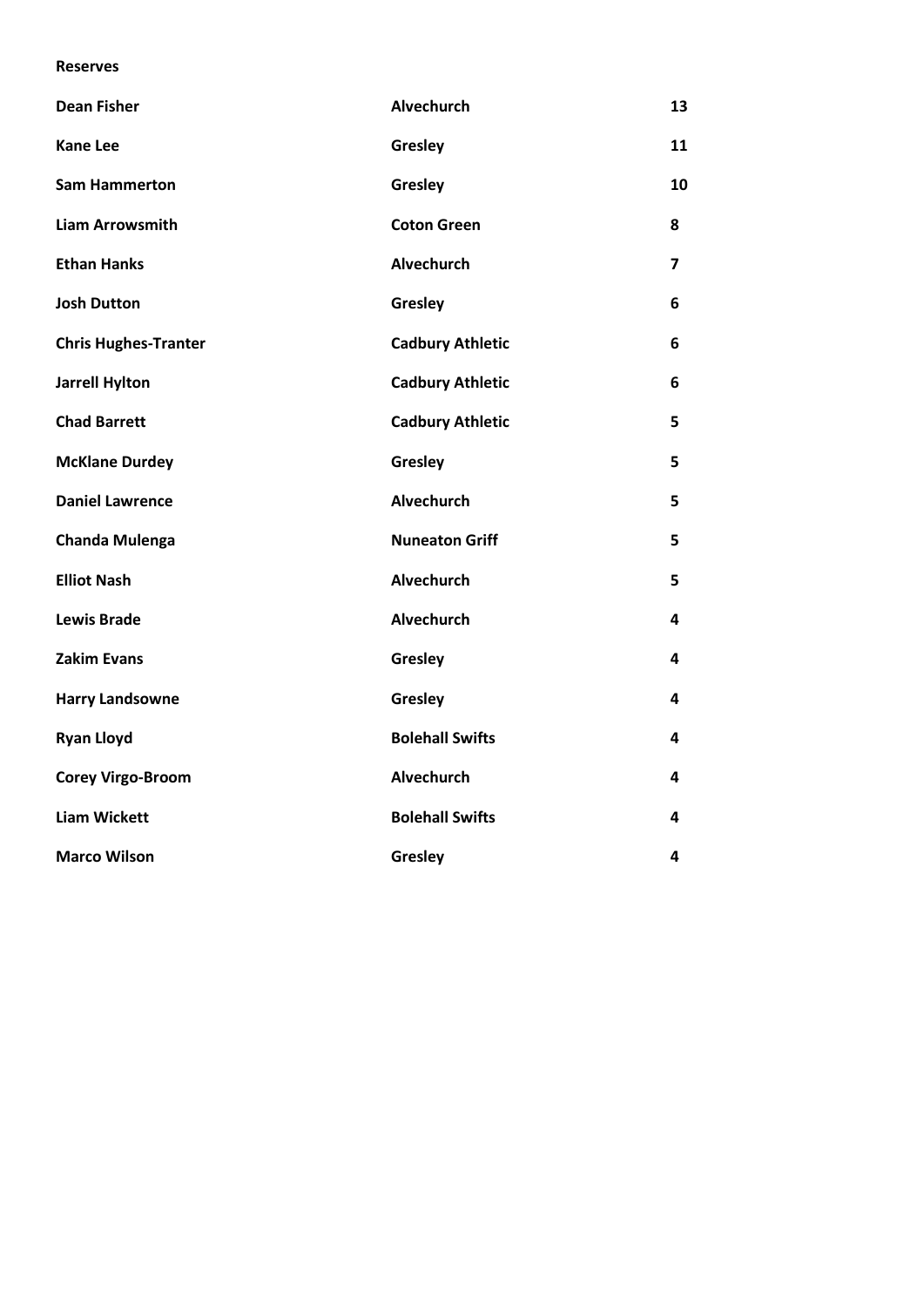#### **Under 21**

| <b>Joel Steer</b>            | <b>Tamworth</b>              | 19                      |
|------------------------------|------------------------------|-------------------------|
| <b>Ewan Dunbar</b>           | <b>Evesham United</b>        | 16                      |
| Liam Lockett                 | <b>Worcester City</b>        | 13                      |
| <b>Bailey Fuller</b>         | H.O.W. Academy               | 12                      |
| <b>Ryan Palmer</b>           | <b>Coventry United</b>       | 12                      |
| <b>Sam Jeeves</b>            | <b>Boldmere St Michaels</b>  | 11                      |
| Praise Anyanegbu             | <b>Highgate United</b>       | 9                       |
| <b>Alex Knight</b>           | <b>Tamworth</b>              | 9                       |
| <b>Samuel Major-Beddoes</b>  | <b>Evesham United</b>        | 9                       |
| <b>Jordan McKenzie</b>       | <b>AFC Redditch</b>          | 9                       |
| <b>Joseph Shirley</b>        | <b>Heath Hayes</b>           | 9                       |
| <b>Riley Keasey</b>          | <b>Worcester City</b>        | $\overline{\mathbf{8}}$ |
| <b>David King-Marstaller</b> | <b>Milton Keynes College</b> | 8                       |
| <b>Lewis Ludford</b>         | <b>Coventry United</b>       | 8                       |
| <b>Andre Lawrence</b>        | <b>Sutton Coldfield Town</b> | $\overline{\mathbf{z}}$ |
| Sam McGonaghy                | <b>Wychall Wanderers</b>     | 7                       |
| <b>Declan McMahon</b>        | <b>Brocton</b>               | 7                       |
| <b>Aidan Moseley</b>         | <b>Sutton Coldfield Town</b> | 7                       |
|                              |                              |                         |
| <b>Khalid Rahim</b>          | <b>FCV Reds</b>              | 7                       |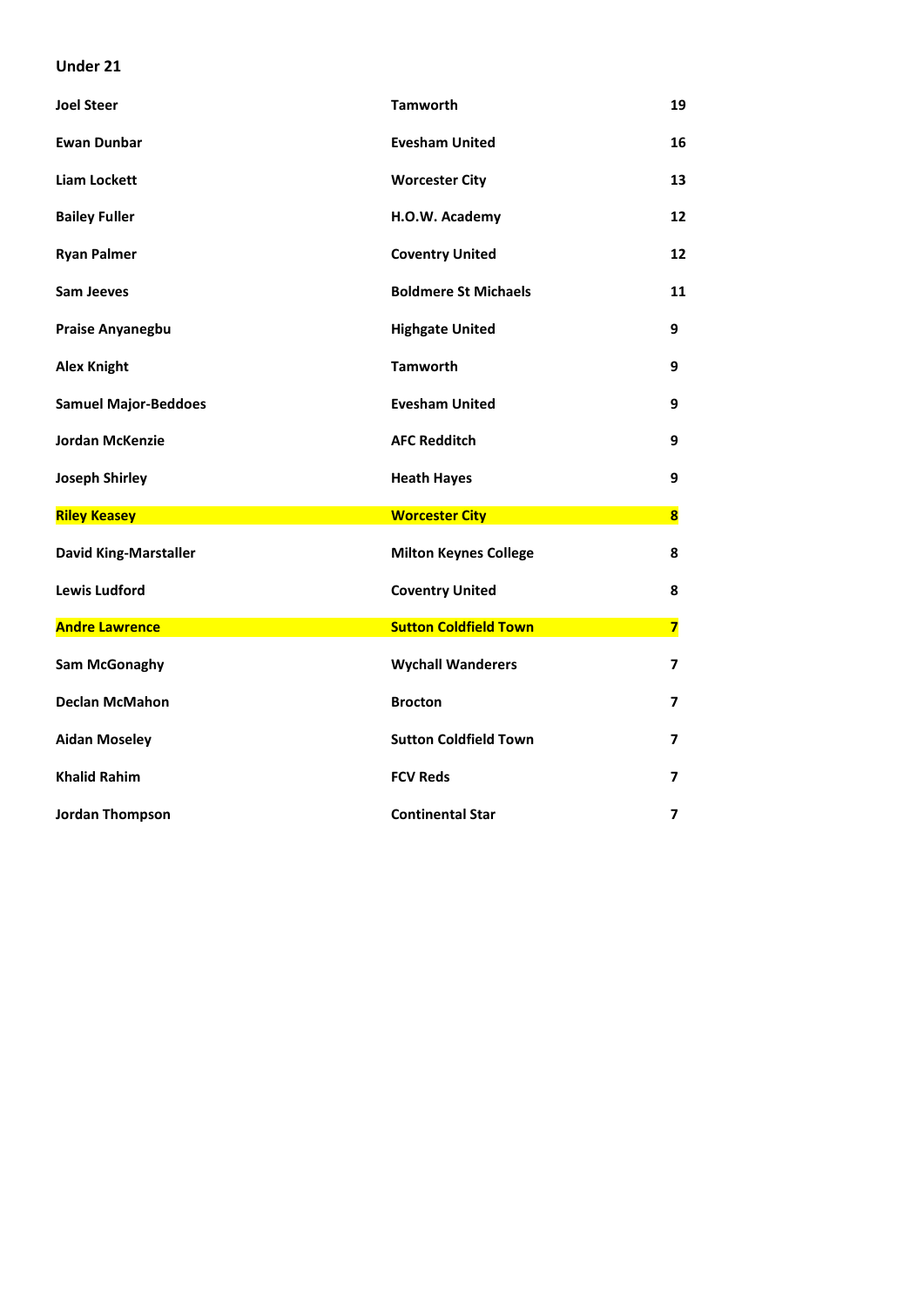#### **Preview**

#### **Premier Division**

Game of the day sees the top two meeting at the CKW Stadium. **Sporting Khalsa** welcome **Coleshill Town** to their temporary home and a terrific encounter is in store between two excellent sides. 3<sup>rd</sup> placed **Bromsgrove Sporting** travel the sort journey to **Lye Town** who are gradually being sucked into the relegation battle. 4th placed **Worcester City** welcome bottom club **Shawbury United** to The Victoria Ground and they will need no reminding that Shawbury won the reverse fixture in Ludlow. **Coventry Sphinx** are on an excellent run of wins and they travel to Grange Park to face **Long Eaton United** who appear to have turned the corner with a new management team at the helm. There is a big game at The Butts Park Arena with 6<sup>th</sup> placed **Coventry United** hosting 7<sup>th</sup> placed **Highgate United**, both sides confident that they can get in the promotion mix. 2nd bottom **Quorn** picked up all three points last week in new manager Carl Abbott's first game in charge. They welcome **Westfields** to Farley Way with the visitors having 5 games in hand on the leaders. **Heanor Town** host **Loughborough University**, three weeks after The Students won the reverse fixture 3-1. **Rocester** sit just above the relegation zone but they are unbeaten in three and they welcome **Shepshed Dynamo** to Hillsfield. Two more sides just outside the relegation zone meet at the MJ Robinson Structures Arena with **South Normanton Athletic** hosting **Haughmond**, three weeks after they shared a 1-1 draw at The Village. 3 rd bottom **Boldmere St Michaels** travel to Butlin Road to face mid-table **Rugby Town**. **Stourport Swifts** welcome **AFC Wulfrunians** to Walshes Meadow and with both sides recording some excellent results this season, this could be tight.

#### **Division 1**

The big games at the top of the table keep coming thick and fast and a week after a trip to Ilkeston Town, **Walsall Wood**, now in 5th place, welcome leaders **Leicester Road** to the ML Safety Stadium. The Road won the reverse fixture and are on a run of 7 straight league victories. 2nd placed **Ilkeston Town** have an even better record, winning the last 9 league games and they take this run of form to the TSA Stadium to face **Cadbury Athletic**. 3rd placed **Studley** travel to Green Lane to face bottom club **Coventry Alvis**, who are 3 points adrift. 4th placed **Hinckley AFC** have won their last seven which includes two games in the FA Vase and they welcome another in-form side, **Racing Club Warwick**, to St John's Park. 6th placed **Atherstone Town** slipped to a defeat last weekend and they will want to get back on the winning trail when **Uttoxeter Town** visit the Mark Webster Community Stadium. 2nd bottom, **Brocton** travel to Pack Meadow to face mid-table **Chelmsley Town** with the Badgers without a win in seven. **Stafford Town** are two points clear of the relegation zone and welcome free-scoring **Heather St Johns** to Evans Park. There is a local derby at the McDonalds Community Stadium with **Lichfield City** playing host to **Heath Hayes**, a game that promises much. **Littleton** are in fine form and they travel to The Trevor Brown Memorial Ground to face **Paget Rangers. Pershore Town** entertain **Bolehall Swifts** with both sides at the wrong end of the table.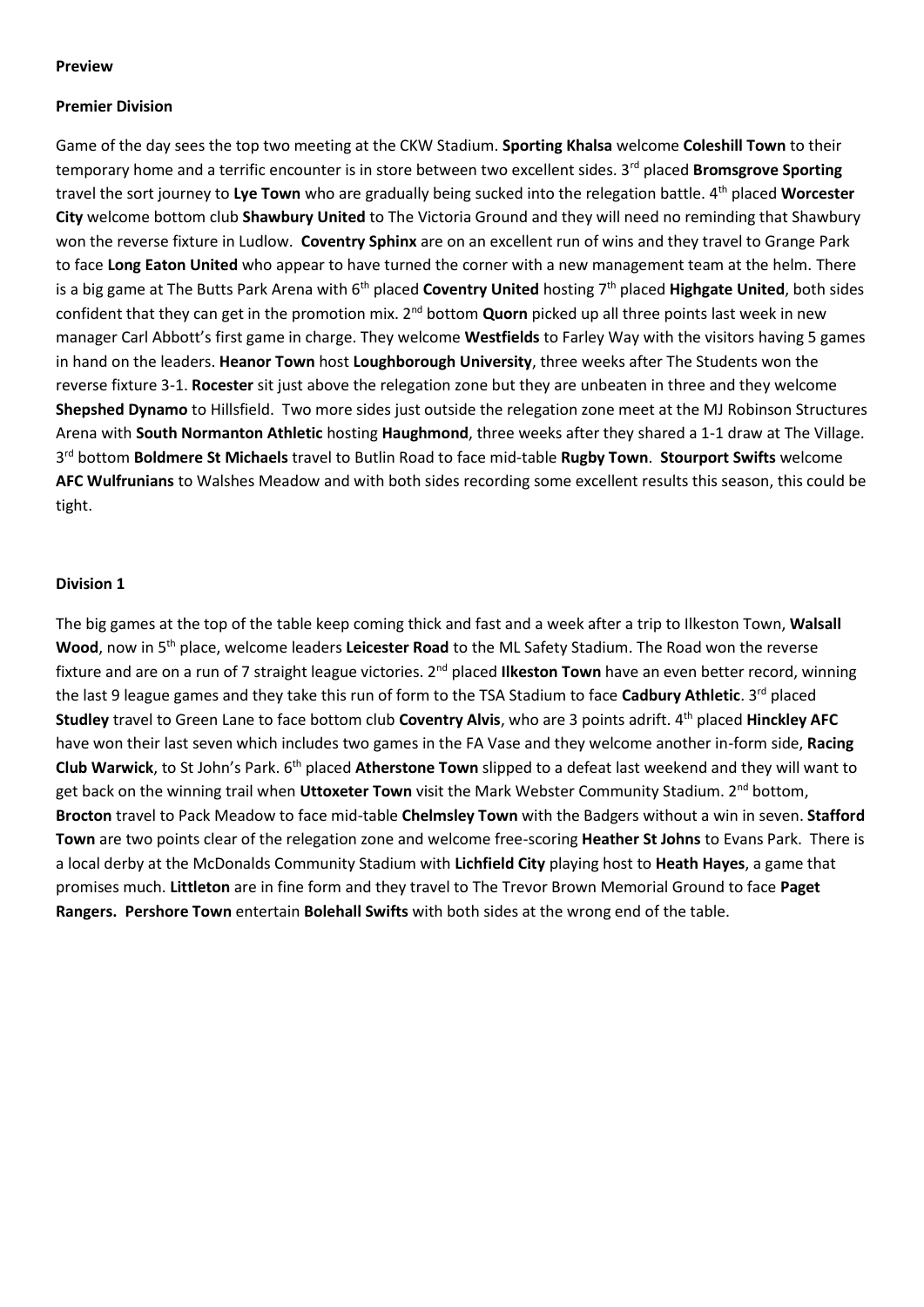Leaders NKF Burbage host mid-table Earlswood Town with their lead cut to just three points. 2<sup>nd</sup> placed Montpellier welcome bottom club **Pelsall Villa** to The Beehive. The reverse fixture at the beginning of November ended in a goalless draw. 3rd placed **Hampton** travel to **Bloxwich Town** who have made a habit of upsetting the leading sides this season, particularly at The Red Lion Ground. **Feckenham** welcome **Droitwich Spa** to The Entaco with an eye firmly on the top four. **Knowle** are another side chasing a top four place and they travel to **Redditch Borough** who sit in 12<sup>th</sup> place. It's 9<sup>th</sup> versus 10<sup>th</sup> at Tally Ho! as **Moors Academy** entertain **Fairfield Villa**.

#### **Division 3**

Two in-form sides meet at Tudor Grange Leisure Centre with **AFC Solihull** at home to **Birmingham Tigers**. 2 nd placed **Bartestree** can close the gap to a couple of points if they can take all three points off visiting **Inkberrow**. 3<sup>rd</sup> placed **Shipston Excelsior** travel to 10<sup>th</sup> placed **CT Shush**, a win for the visitors closing the gap on the leaders. At the bottom of the table 13th placed **Enville Athletic** welcome 15th placed **Castle Vale Town** to Hall Drive, 12th placed **Coventrians** host bottom club **Leamington Hibernian** with an opportunity to climb the table. 14th placed **Continental Star** travel to **Boldmere Sports & Social Falcons** with a four-point cushion to the bottom two.

#### **Challenge Vase Semi-Final**

**GNP Sports**, the Division 3 leaders, host **FC Stratford**, their main challengers, for a place in the final of the Challenge Vase. Stratford have picked up only one point from their last two league games after starting with 6 straight wins. GNP are sitting pretty with ten wins out of ten. Form says a home win, but this is a semi-final between two well matched sides. Should be a great advert for the competition.